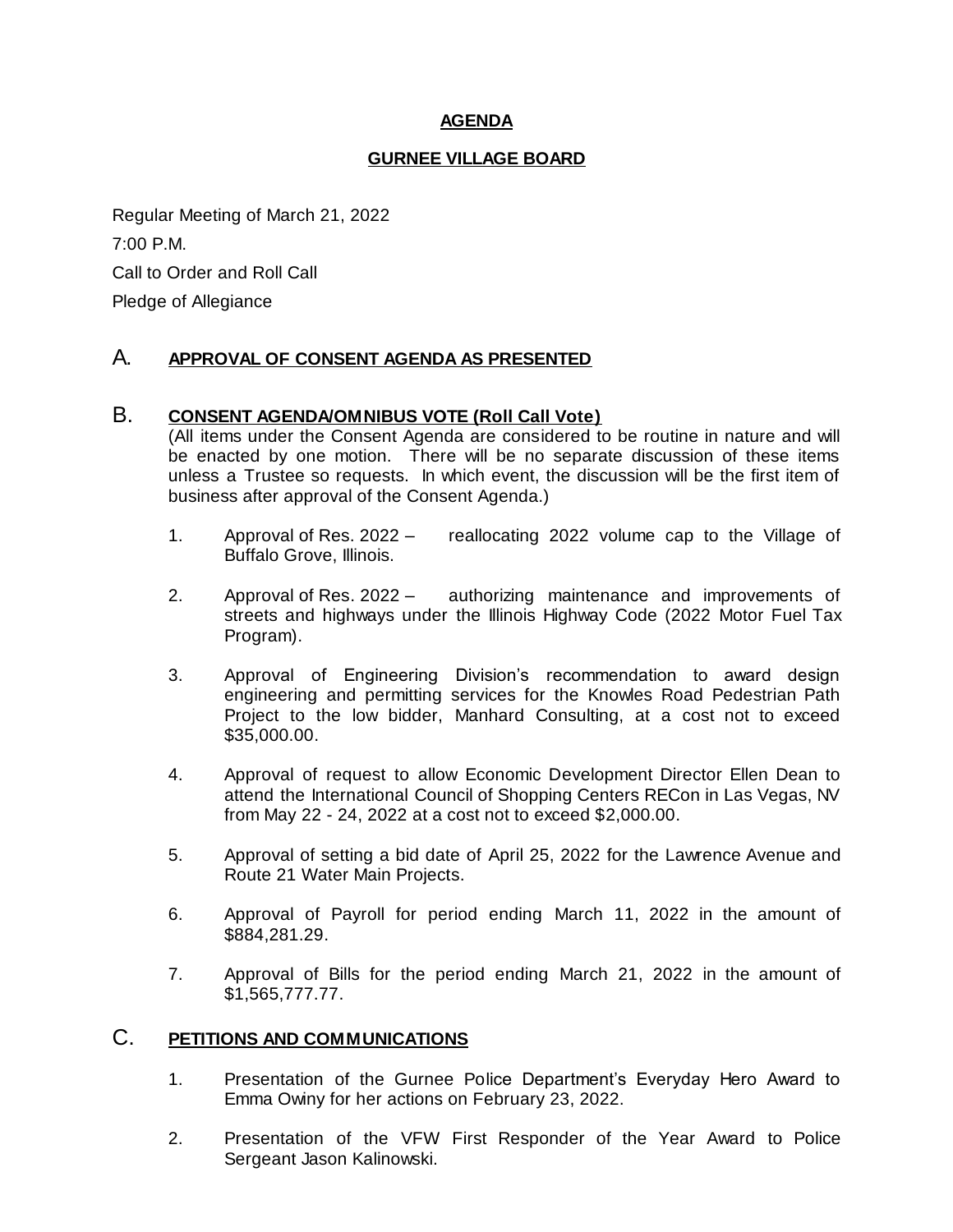- 3. Recognition of Warren Township High School District IHSA State Medalists:
	- Adrianna Demos 3<sup>rd</sup> Place Girls Wrestling
	- Amanda Hamann 4 th Place Vault
	- Blake Vander-Jeudgt 4<sup>th</sup> Place Diving
- 4. Presentation by Warren Township High School District Superintendent Dr. John Ahlgrim – District 121 Referendum.
- 5. Approval of Proclamation designating April as "Fair Housing Month" in the Village of Gurnee.
- 6. Approval of Proclamation designating April as "9-1-1 Education Month" in the Village of Gurnee.
- 7. Approval of Proclamation designating April as "Child Abuse Prevention Month" and recognizing the Blue Kids Lake County Project.
- 8. Approval of Proclamation designating April as "Alcohol Awareness Month" in the Village of Gurnee.
- 9. Reminder: FY 2022/2023 Budget Hearing 6:40 P.M., April 4, 2022

### D. **REPORTS**

1. Presentation by Management Analyst Jodi Luka: Small Business Capital Investment Grant Program Update #2.

## E. **OLD BUSINESS**

### F. **NEW BUSINESS**

- 1. Approval of Ord. 2022 amending the Redevelopment Agreement with Kensington Development Group, LLC for property located at 7735 Grand Avenue, Gurnee, Illinois.
- 2. Approval of Ord. 2022 approving an Intergovernmental Agreement for Dispatch Services by and between the Village of Gurnee and the Beach Park Fire Protection District.
- 3. Approval of recommendation from Police Department and Information Systems Division to award Next Generation 9-1-1 answering equipment software and hardware upgrade project to the low proposer, Intrado, at a Year 1 cost of \$168,948.52 (five-year total cost of \$295,913.51 - expense eligible for 100% reimbursement from the NLCC-ETSB).